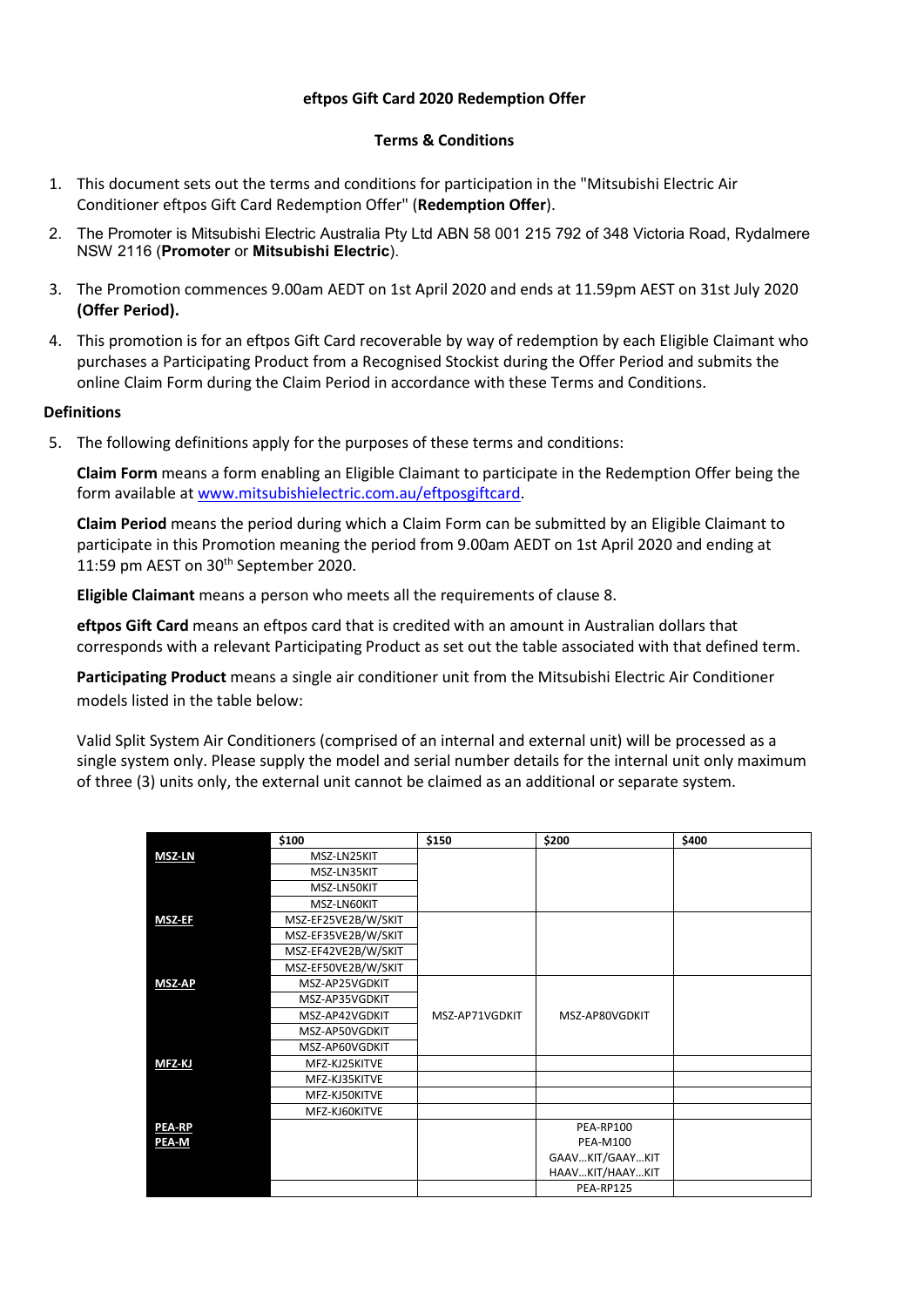| <b>PEA-M125</b><br>GAAVKIT/GAAYKIT<br>HAAVKIT/HAAYKIT |                                                 |
|-------------------------------------------------------|-------------------------------------------------|
|                                                       | PEA-RP140<br><b>PEA-M140</b><br>GAAVKIT/GAAYKIT |
|                                                       | HAAVKIT/HAAYKIT                                 |

**Purchase** means purchase of a Participating Product:

- I. for use in a residential home application;
- II. with payment in full being made during the Offer Period,
- III. from a [Recognised Stockist;](https://www.eftposcashcard.mitsubishielectric.com.au/stores) and
- IV. limited to a maximum of 3 Participating Products per household.

The Promoter, at its sole discretion, may choose to extend the Redemption Offer to a greater number of eftpos Gift Cards,

but excluding (i) purchases made by any entity with an Australian Business Number; (ii) purchases as part of commercial or business transactions or for residential development projects or commercial or industrial works; (iii) purchases via an auction or online bidding website; (iv) purchases of second hand products; (v) 'C grade' or 'seconds' products, and (vi) refurbished or demonstration products.

**Recognised Stockist** means a selected retailer or Mitsubishi Electric Dealer with an address in Australia that advertises the Redemption Offer in its outlets and is recognised by the Promoter as participating in this Promotion.

- 6. Participation in this Redemption Offer is deemed acceptance of these terms and conditions. The Redemption Offer is not valid in conjunction with any other offer of the Promoter.
- 7. The Promoter reserves the right to vary or amend these terms and conditions or to extend or cancel the Redemption Offer at any time.

### **Eligibility and Claims**

- 8. The Redemption Offer is only open to an Australian resident, with an Australian residential street address who:
	- a. is 18 years old or over;
	- b. is not a company, business or organisation of any description;
	- c. purchases a Participating Product during the Offer Period from a Recognised Stockist;
	- d. submits a valid Claim Form for the Redemption Offer within the Claim Period at [www.mitsubishielectric.com.au/eftposgiftcard](http://www.mitsubishielectric.com.au/eftposgiftcard) by inputting all the required details and successfully completing and submitting the Claim Form;
	- e. visit[s www.mitsubishielectric.com.au/eftposgiftcard](http://www.mitsubishielectric.com.au/eftposgiftcard) and follows the prompts on the online Claim Form and:
		- i. inputs all requested details without limitation including the Eligible Claimant's first name and surname, street address, email address, contact telephone number.
		- ii. uploads a copy of the original purchase tax invoice from a Recognised Stockist for the Participating Product to Promoter with \$0 balance owing.
		- iii. provides the product serial number of the Participating Product to the Promoter in accordance with this clause 8.
		- iv. submits the completed online claim form agreeing to these terms and conditions within the Claim Period.

f. is not otherwise ineligible to participate in the Redemption Offer as set out in these Terms and Conditions and in particular clause 10.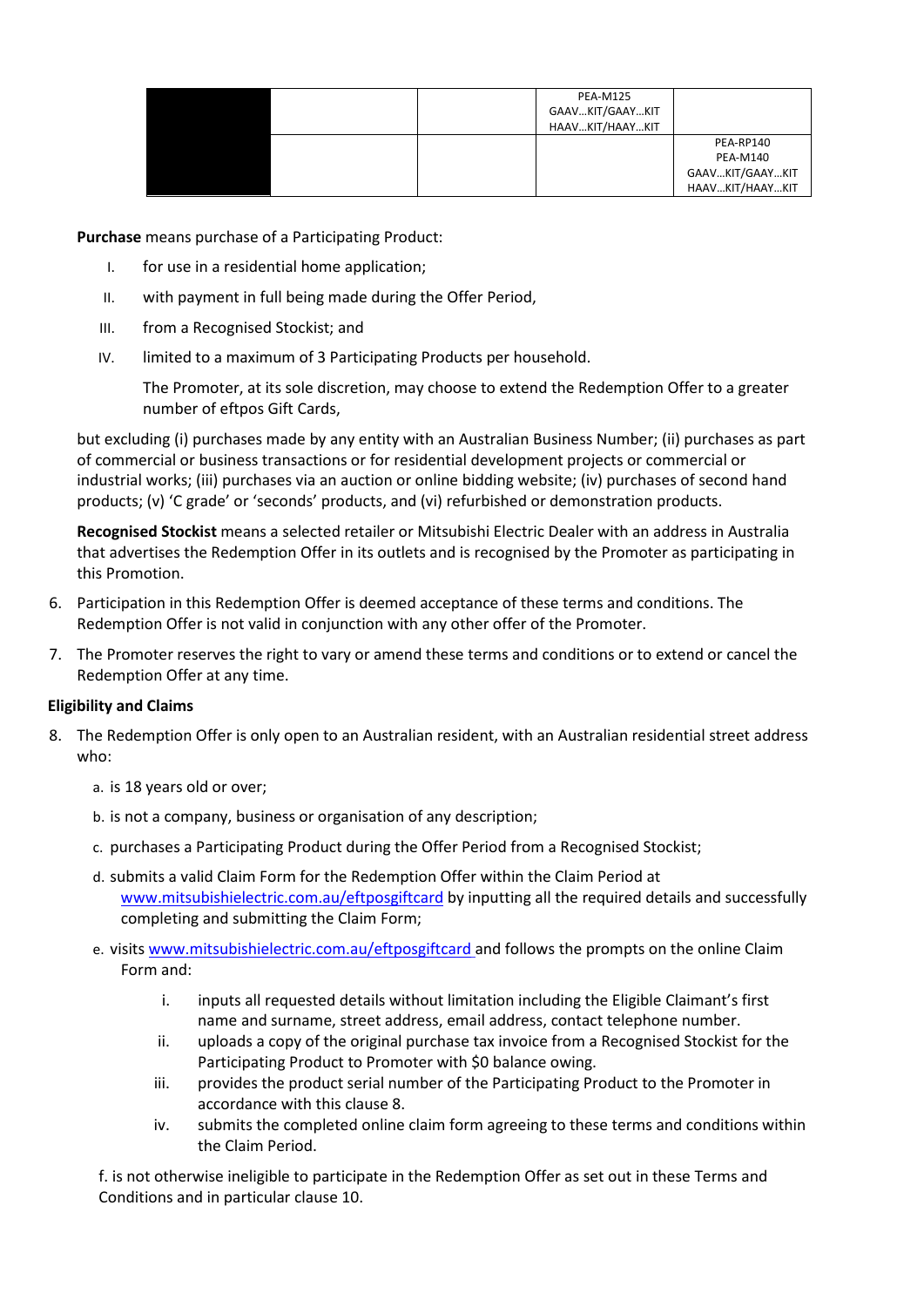- 9. Following the submission of the online Claim Form the Eligible Claimant (whether being an Eligible Claimant or not) will receive a unique claim reference number. That can be used by the claimant to access the track claim function on the website.
- 10. Employees or contractors of the Promoter and agencies associated with the Redemption Offer (and their immediate family members) are ineligible to enter the Redemption Offer. Immediate family members mean any of the following: spouse, ex-spouse, de-facto spouse, child or step-child (whether natural or by adoption), parent, step-parent, grandparent, step-grandparent, uncle, aunt, niece, nephew, brother, sister, step-brother, step-sister or first cousin.

## **Claim Validity**

- 11. Subject to clause 8, all Eligible Claimants who successfully complete and submit a valid Claim Form will receive the respective eftpos Gift Card amount stated in the table set out in the definition of Participating Product.
- 12. The eftpos Gift Card can only be made out to the Eligible Claimant and is not transferable or exchangeable. If the eftpos Gift Card becomes unavailable for any reason beyond the reasonable control of the Promoter, a similar redemption of equal value will be provided.
- 13. Incomplete, indecipherable or fraudulent claims will be deemed invalid. It is the Eligible Claimant's responsibility to ensure that their contact details are correct and that the uploaded pictures are clear.
- 14. If any of the details that the Eligible Claimant provides in the Claim Form do not match the proof of purchase documentation uploaded and received by the Promoter, the Claim will be deemed invalid.
- 15. The Promoter reserves the right to verify any Redemption Offer claims and reject, in its absolute discretion, Redemption Offer claims that do not meet these terms and conditions.
- 16. The Promoter will validate the serial number and the tax invoice submitted by the claimant and will inform the claimant by email if any invalid information has been received. The claimant will have Fourteen (14) days from the date of the email to provide the valid information as applicable through the Claim Form promotion page. The Promoter in its absolute discretion may invalidate any claim if the claimant fails to provide the further requested information from the Promoter by the final date for submission of 30 September 2020.

### **Delivery**

- 17. The eftpos Gift Card may take up to 4 weeks for delivery from finalisation of a valid claim.
- 18. It is the Eligible Claimant's responsibility to ensure that all the details provided in the Claim Form for the Redemption Offer are accurate. In particular, it is the responsibility of the Eligible Claimant to provide correct and up to date address details to the Promoter.
- 19. The Eligible Claimant is responsible for any costs associated with making a claim on the Promoter's website. The Promoter makes no guarantee that its website will be available and will not be held responsible for interruption of service that may interfere with the Eligible Claimant's ability to participate in the Redemption Offer.

### **General**

- 20. The eftpos gift card is subject to the following Terms and Conditions:
	- a) eftpos prepaid Gift Cards are issued by EML Payment Solutions Limited ABN 30 131 436 532 AFSL 404131 (Issuer).
	- b) eftpos Gift Cards are valid for use at any eftpos terminal in Australia and require activation before use. The eftpos Gift Card cannot be used to withdraw cash.
	- c) eftpos Gift Cards must be activated within 3 months of the issue date listed on your card.
	- d) Activated eftpos Gift Cards are valid for twelve (12) months from date of issue on the card. Upon expiration, the gift card will not be available for use.